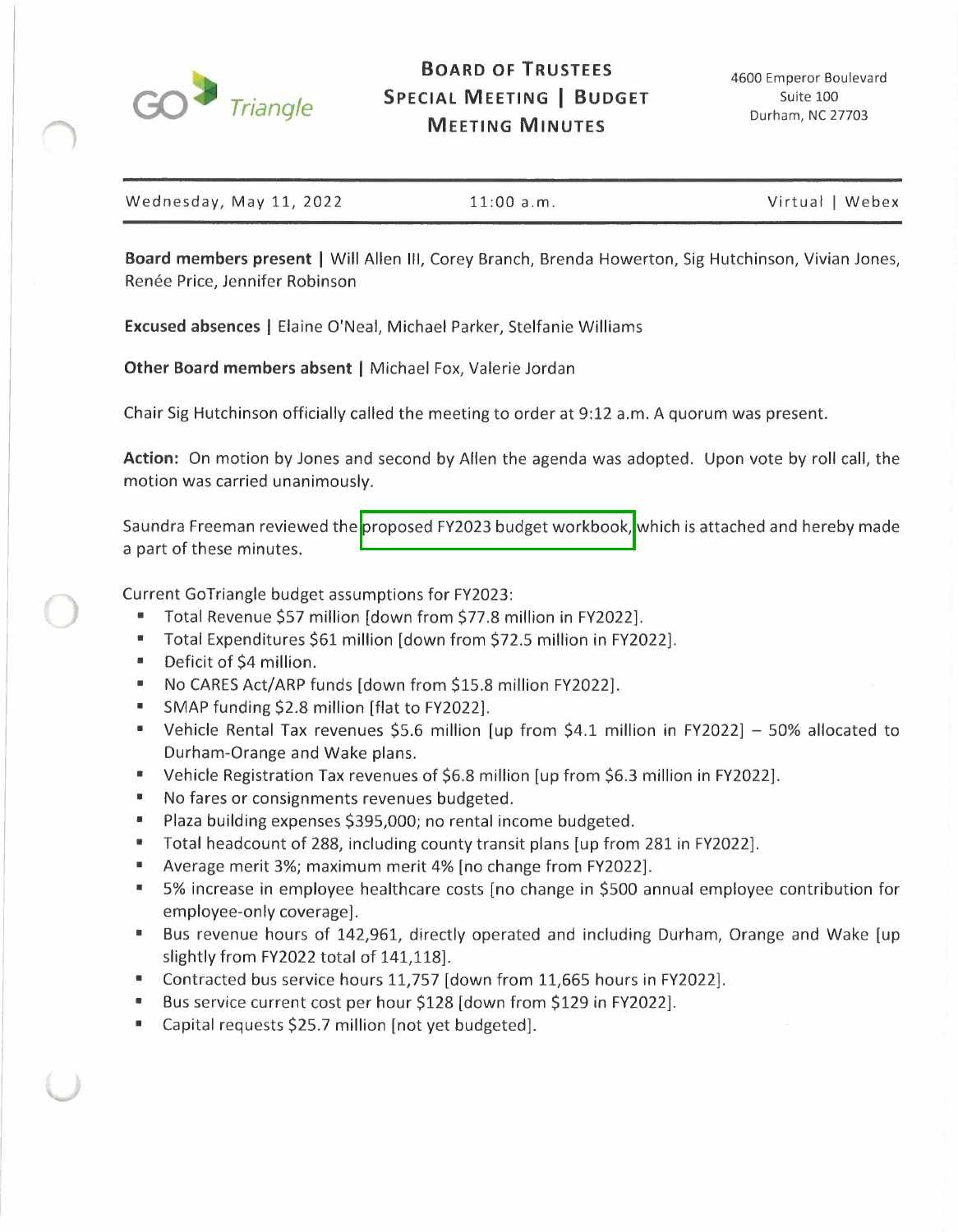Assumptions for the Durham Transit Plan:

- Total revenue \$39.1 million [down from \$58.6 million in FY2022], which includes:
	- o Half [1/2] cent sales tax \$35.5 million.
	- o Vehicle rental tax \$1.2 million.
	- $\circ$  \$7 county vehicle registration tax \$1.7 million.
	- $\circ$  \$3 regional vehicle registration tax \$0.7 million.
- Total expenditures:
	- o Tax district administration \$0.4 million.
	- o Transit plan administration \$2 million.
	- o Transit operations \$9.8 million.
	- o Transit infrastructure capital expense \$13.7 million.
	- o Vehicle acquisitions capital expense \$0.4 million.

Assumptions for the Orange Transit Plan:

- Total revenue \$10.6 million [down from \$14.2 million in FY2022], which includes:
	- $\circ$  Half [1/2] cent sales tax \$8.8 million.
	- o Vehicle rental tax \$0.6 million.
	- $\circ$  \$7 county vehicle registration tax \$0.8 million.
	- $\circ$  \$3 regional vehicle registration tax \$0.4 million.
- Total expenditures:
	- o Tax district administration \$0.3 million.
	- o Transit plan administration \$0.5 million.
	- o Transit operations \$4.5 million.
	- o Transit infrastructure capital expense \$.6 million.
	- o Vehicle acquisitions capital expense \$0.2 million.
	- o Bus Rapid Transit capital expense \$1.8 million.

Assumptions for the Wake Transit Plan:

- Total revenues \$121.7 million [down from \$297.8 million in FY2022].
	- $\circ$  Half [1/2] cent sales tax \$107.5 million.
	- o Vehicle rental tax \$3.8 million.
	- $\circ$  \$7 county vehicle registration tax \$6.9 million.
	- o \$3 regional vehicle registration tax \$3 million.
	- o Other revenue \$0.5 million.
- Total expenditures:
	- o Tax district administration \$0.6 million.
	- o Transit plan administration \$5.5 million.
	- o Transit operations \$21.7 million.
	- $\circ$  Community Funding Area operating expense \$2 million; capital expense \$0.1 million.
	- o Bus Rapid Transit capital expense \$7.6 million.
	- o Bus infrastructure capital expense \$35.7 million.
	- Bus acquisitions capital expense \$3.7 million.